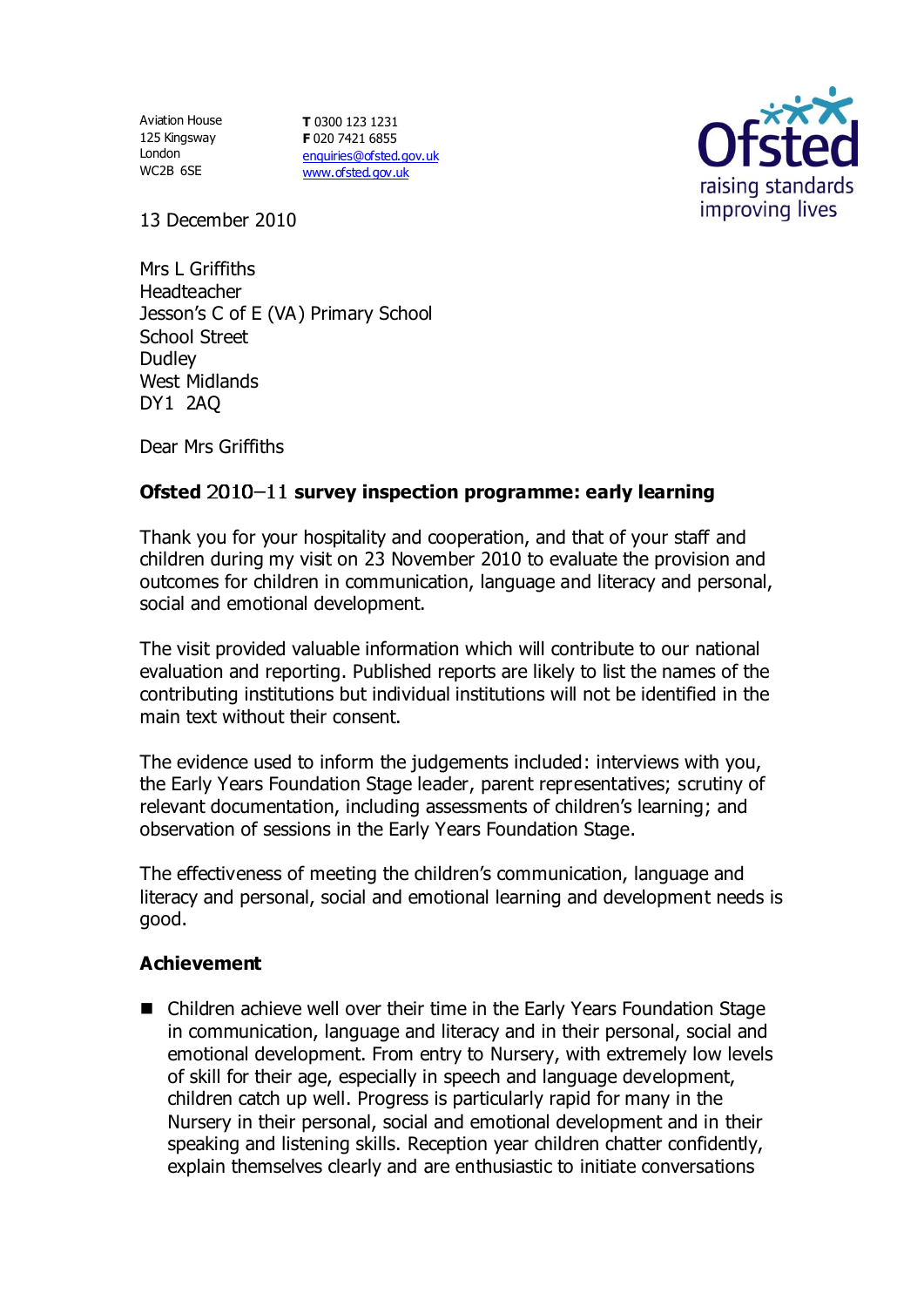with adults and others. This lays a strong foundation for them making good progress in developing reading and writing skills.

- Standards rose markedly in 2010 to above the national average in all strands of language, communication and literacy, and in dispositions and attitudes and emotional development. There are no significant differences between the achievements of boys or girls because staff take effective steps to develop all children's knowledge, skills and understanding through activities that catch their interest.
- Children enjoy the activities provided for them in the spacious indoors and outdoor environments. New children settle quickly into the routines and learn from others' good behaviour and positive attitudes. Children participate willingly in the carefully structured adult-led sessions and are able to concentrate for long periods of time on self-chosen activities. For example, a small group of children demonstrated determination and creativity in successfully making individual autumn collages. Children are provided with regular opportunities to take responsibility for their classroom, such as by tidying away as they sing along to the music.
- Not all children make the progress they could because in some of the adult-led sessions they do not have opportunities to make choices of their own to develop their practical skills and abilities. For example, children spent too long under the direction of the teacher when mixing colours rather than being given the chance to experiment for themselves.

### **Quality of provision**

- $\blacksquare$  The school has given considerable thought as to how to make best use of the extensive indoor and outdoor areas. To encourage children to develop skills covering all areas of learning, each indoor classroom has a specific focus for learning. Resources are available openly and labelled clearly which promote children's independence. Adults are deployed carefully to ensure that children make the best use of their time when working independently. However, leaders are aware that opportunities for markmaking and writing outdoors are less well developed.
- All staff skilfully engage children in activities that interest them. For example, following an autumn walk in the park, adults used questioning effectively to encourage children to feel and express empathy in a storytelling session. Throughout the setting vibrant displays are ongoing records of children's broad experiences and progress over the year.
- From regular observations and records of children's learning, staff know the children as individuals. They keep a close eye on those with special educational needs and/or disabilities and those who speak English as an additional language. The school has developed strong links with other agencies to support their work in this area and to support families as well as individuals' special educational needs. Parents and carers say that they have confidence in the work of the school in meeting the learning needs of their children.